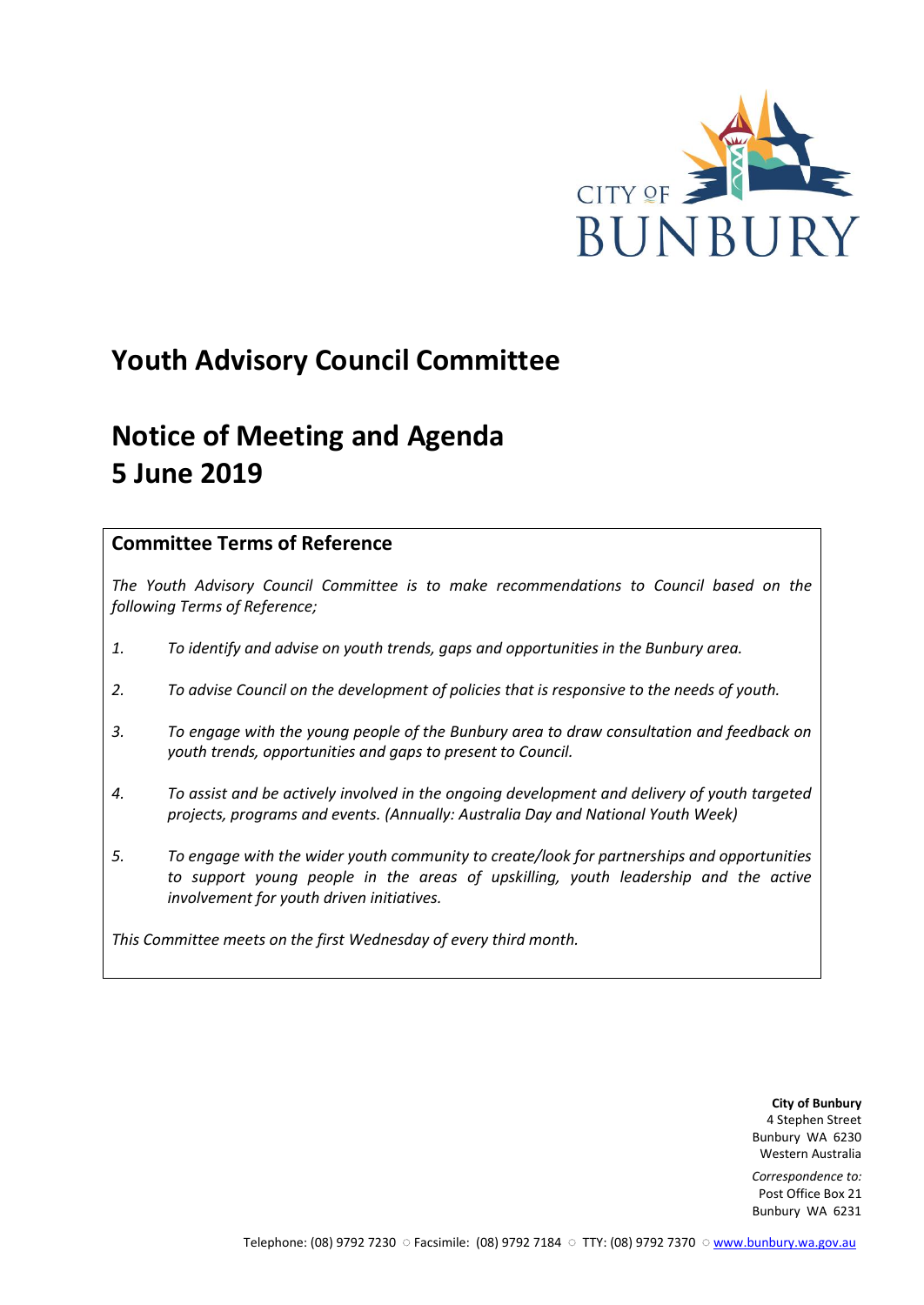Item No

## **Table of Contents**

## Subject

#### Page No

| 1.  |      |  |  |
|-----|------|--|--|
| 2.  |      |  |  |
| 3.  |      |  |  |
| 4.  |      |  |  |
|     | 4.1  |  |  |
|     | 4.2  |  |  |
| 5.  |      |  |  |
| 6.  |      |  |  |
| 7.  |      |  |  |
| 8.  |      |  |  |
|     | 8.1  |  |  |
|     | 8.2  |  |  |
|     | 8.3  |  |  |
| 9.  |      |  |  |
| 10. |      |  |  |
|     | 10.1 |  |  |
|     | 10.2 |  |  |
|     |      |  |  |
|     |      |  |  |
|     | 12.1 |  |  |
|     | 12.2 |  |  |
|     |      |  |  |
| 14. |      |  |  |
|     |      |  |  |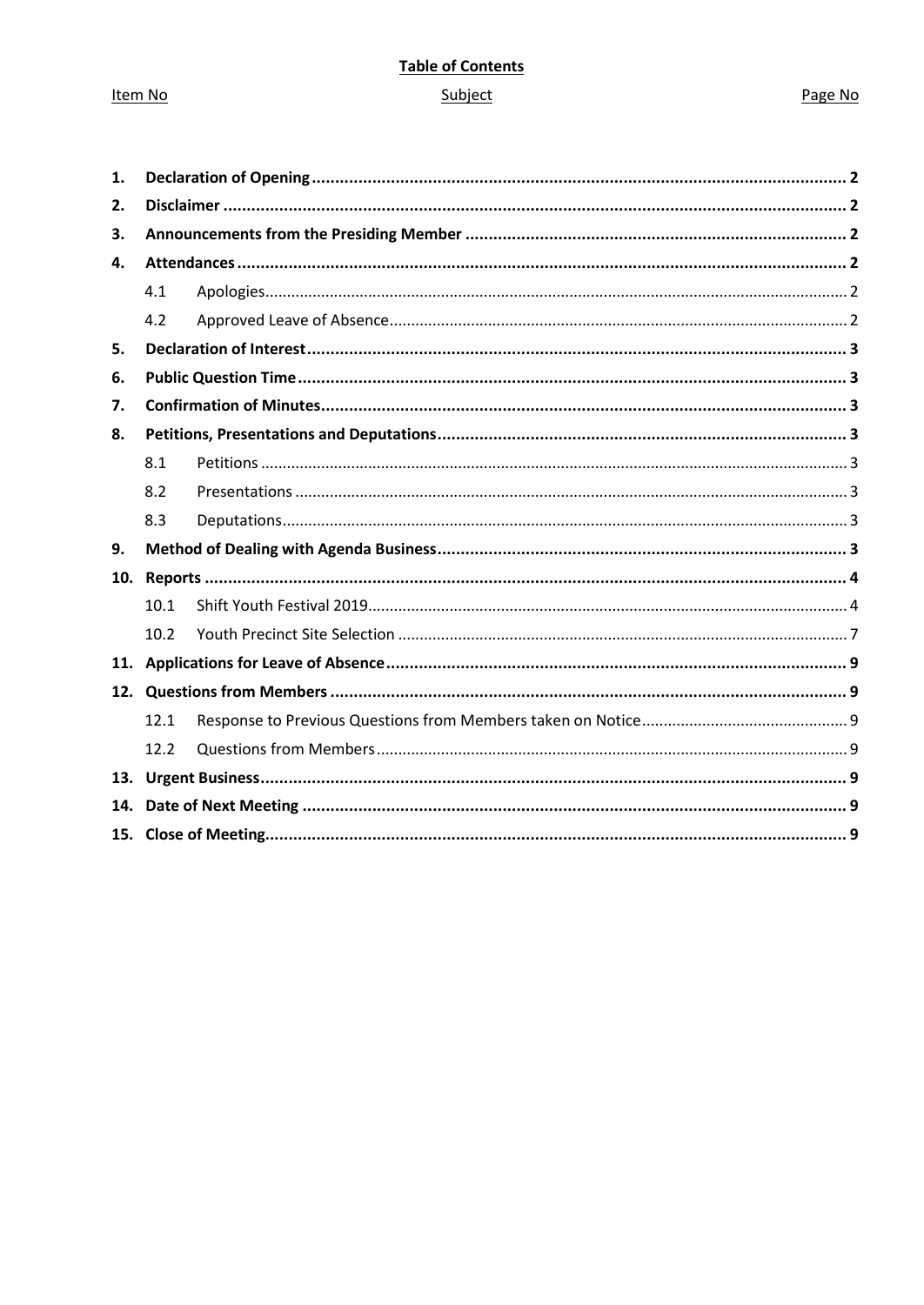

## **Youth Advisory Council Committee Notice of Meeting**

Dear Committee Members

The next Ordinary Meeting of the Youth Advisory Council Committee will be held in the *Council Chambers,* 2-4 Stephen Street, Bunbury, on 5 June 2019 at 4:30pm.

Signed: **Stephanie Addison-Brown Director Corporate and Community Services**

## **Agenda 5 June 2019**

Members of the public to note that recommendations made by this committee are not final and will be subject to adoption (or otherwise) at a future meeting of the Bunbury City Council.

| Committee Members:       |                        |  |
|--------------------------|------------------------|--|
| <b>Member Name</b>       | <b>Representing</b>    |  |
| Aleczander Barber        | <b>Youth Community</b> |  |
| <b>Maddison Brunning</b> | <b>Youth Community</b> |  |
| Bella Burgemeister       | Youth Community        |  |
| Georgina Dowd            | <b>Youth Community</b> |  |
| Rhiannan Edwards         | <b>Youth Community</b> |  |
| Dylan Fryer              | <b>Youth Community</b> |  |
| Jack Manoni              | <b>Youth Community</b> |  |
| Stephen May              | Youth Community        |  |
| Cassidy McGuire          | <b>Youth Community</b> |  |
| Natareen Njeri Nganga    | <b>Youth Community</b> |  |
| Meg Read                 | <b>Youth Community</b> |  |
| Sean Smith               | <b>Youth Community</b> |  |
| Sean van der Wielen      | <b>Youth Community</b> |  |
| Matilda Wilson           | <b>Youth Community</b> |  |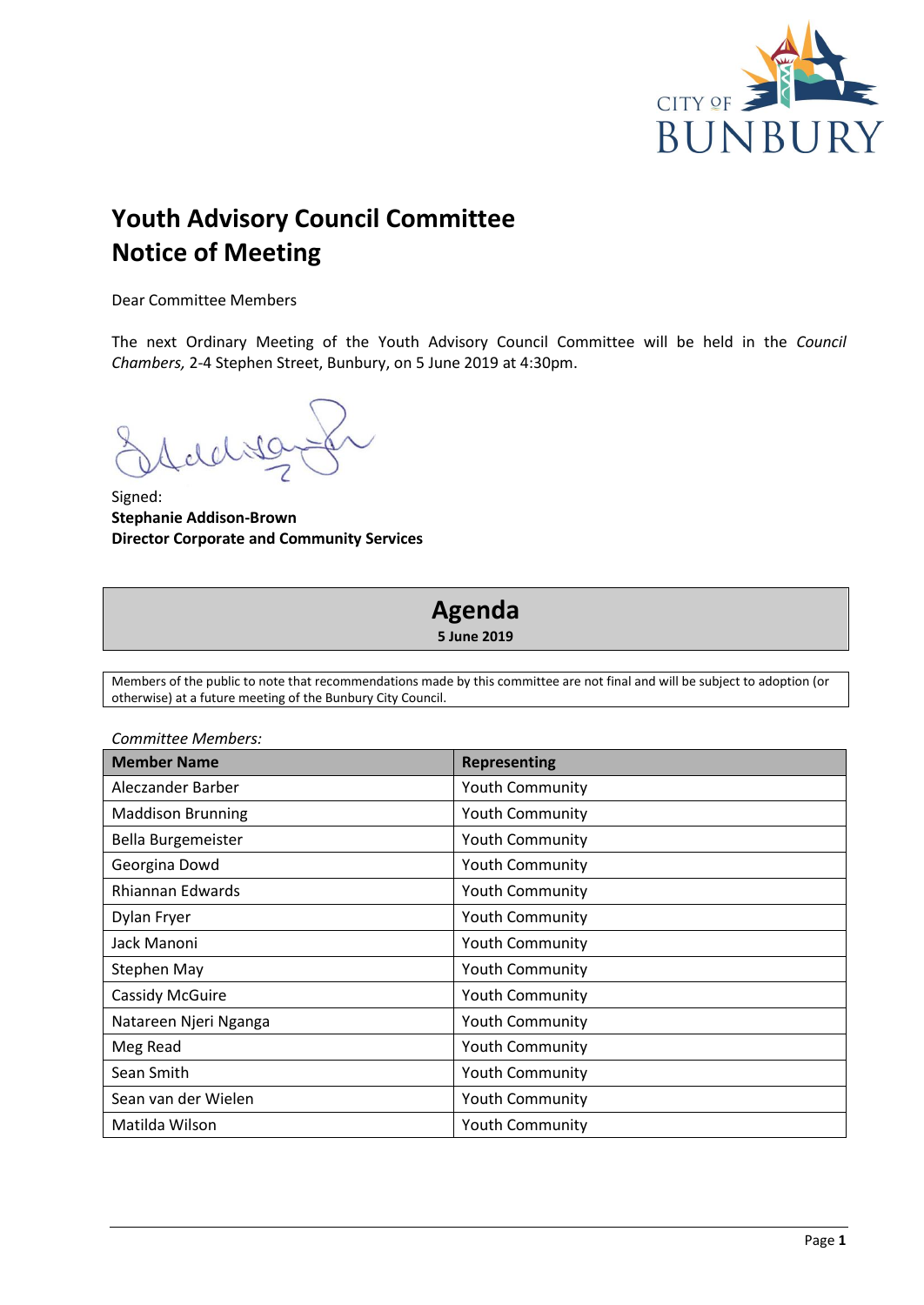*Ex-officio Members (non-voting):*

| <b>Member Name</b> | Representing                     |
|--------------------|----------------------------------|
| Cr Todd Brown      | <b>Councillor Representative</b> |
| l Cr Sam Morris    | Councillor Representative        |

\_\_\_\_\_\_\_\_\_\_\_\_\_\_\_\_\_\_\_\_\_\_\_\_\_\_\_\_\_\_\_\_\_\_\_\_\_\_\_\_\_\_\_\_\_\_\_\_\_\_\_\_\_\_\_\_\_\_\_\_\_\_\_\_\_\_\_\_\_\_\_\_\_\_\_\_\_\_\_\_\_\_\_\_\_\_\_\_\_\_\_\_\_\_\_

*Support Staff:*

| <b>Name</b>                | <b>Title</b>                                        |
|----------------------------|-----------------------------------------------------|
| Ms Stephanie Addison-Brown | Director Corporate and Community Services           |
| Mrs Kerry Shaw             | Acting Manager People & Place                       |
| Mr Ryan Campbell           | <b>Acting Senior Community Partnerships Officer</b> |
| Ms Danika Wellington       | Partnerships Officer - Youth & Activation           |

## <span id="page-3-0"></span>**1. Declaration of Opening**

## <span id="page-3-1"></span>**2. Disclaimer**

Not applicable to this committee.

## <span id="page-3-2"></span>**3. Announcements from the Presiding Member**

### <span id="page-3-3"></span>**4. Attendances**

<span id="page-3-4"></span>**4.1 Apologies**

## <span id="page-3-5"></span>**4.2 Approved Leave of Absence**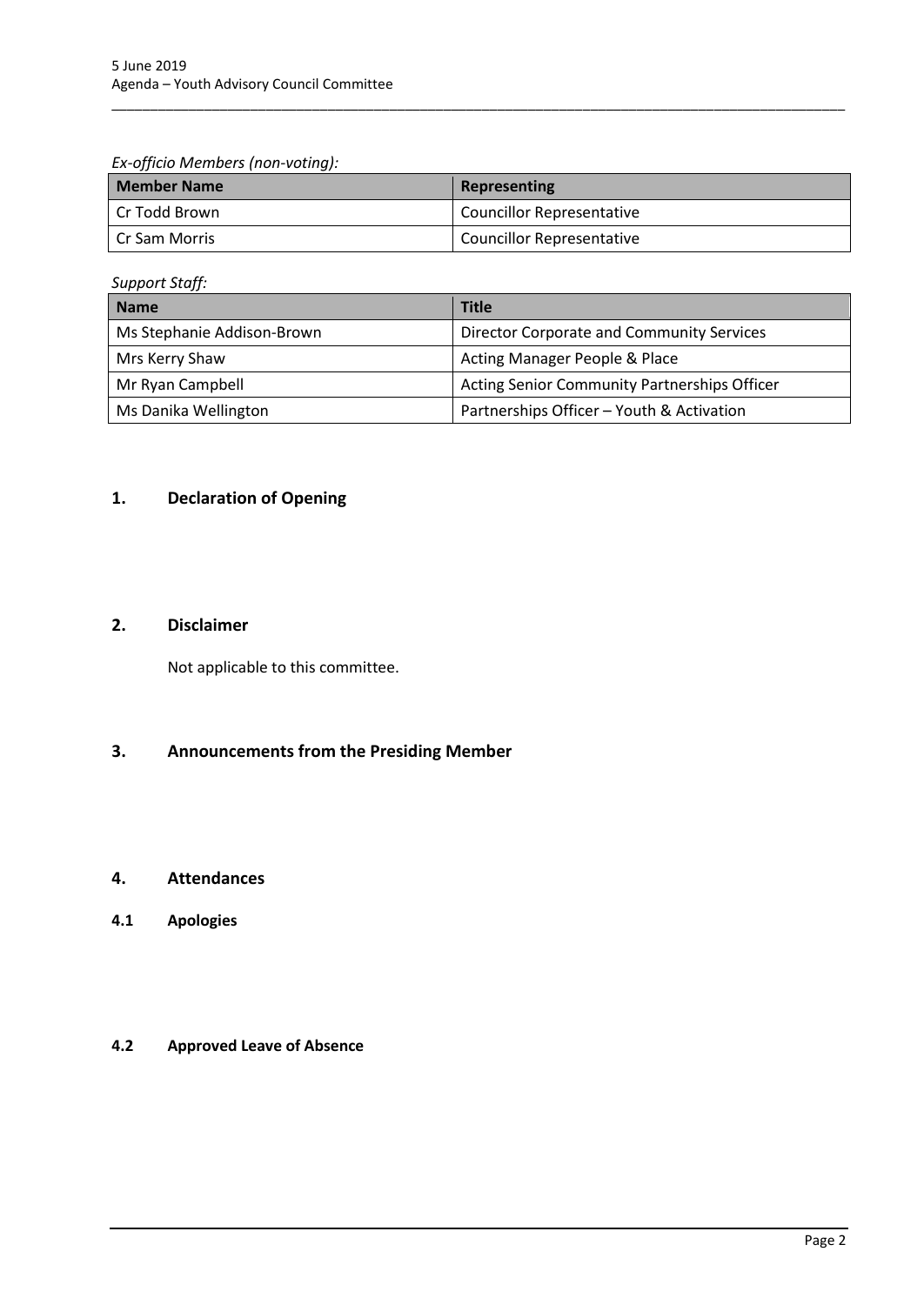#### <span id="page-4-0"></span>**5. Declaration of Interest**

IMPORTANT: Committee members to complete a "Disclosure of Interest" form for each item on the agenda in which they wish to disclose a financial/proximity/impartiality interest. They should give the form to the Presiding Member before the meeting commences. After the meeting, the form is to be forwarded to the Administration Services Section for inclusion in the Corporate Financial Disclosures Register.

\_\_\_\_\_\_\_\_\_\_\_\_\_\_\_\_\_\_\_\_\_\_\_\_\_\_\_\_\_\_\_\_\_\_\_\_\_\_\_\_\_\_\_\_\_\_\_\_\_\_\_\_\_\_\_\_\_\_\_\_\_\_\_\_\_\_\_\_\_\_\_\_\_\_\_\_\_\_\_\_\_\_\_\_\_\_\_\_\_\_\_\_\_\_\_

#### <span id="page-4-1"></span>**6. Public Question Time**

Not applicable

## <span id="page-4-2"></span>**7. Confirmation of Minutes**

The Minutes of the Youth Advisory Council Committee Meeting held 6 March 2019 had been circulated.

#### **Recommendation**

That the Minutes of the Youth Advisory Council Committee Meeting held 6 March 2019 be confirmed as a true and correct record.

#### <span id="page-4-3"></span>**8. Petitions, Presentations and Deputations**

#### <span id="page-4-4"></span>**8.1 Petitions**

Nil

#### <span id="page-4-5"></span>**8.2 Presentations**

Nil

#### <span id="page-4-6"></span>**8.3 Deputations**

Nil

#### <span id="page-4-7"></span>**9. Method of Dealing with Agenda Business**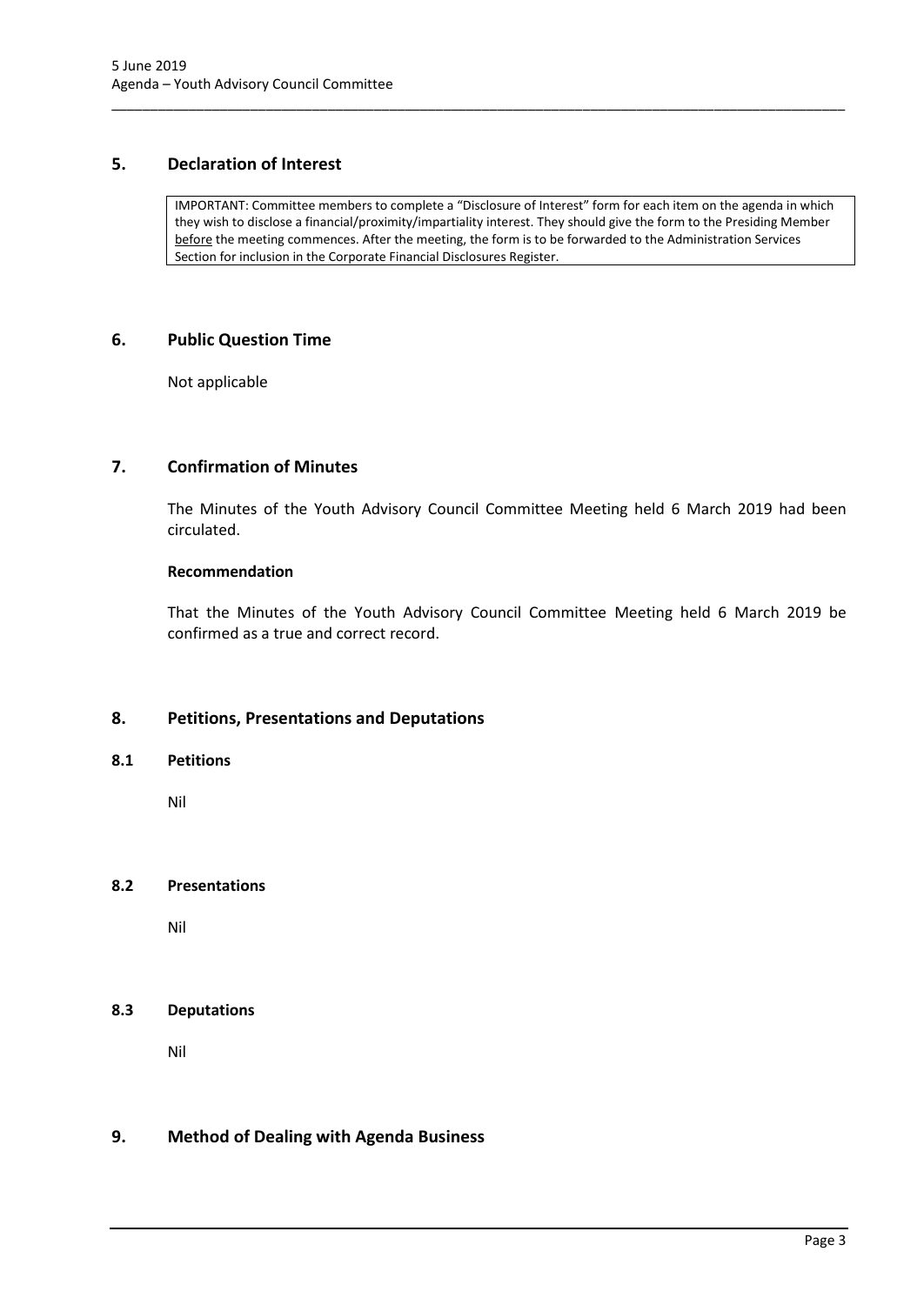#### <span id="page-5-0"></span>**10. Reports**

#### <span id="page-5-1"></span>**10.1 Shift Festival 2019**

| <b>Applicant/Proponent:</b>                                                                  | Internal                                                                 |             |                             |  |
|----------------------------------------------------------------------------------------------|--------------------------------------------------------------------------|-------------|-----------------------------|--|
| <b>Responsible Officer:</b>                                                                  | Danika Wellington, Community Partnerships Officer - Youth and Activation |             |                             |  |
| <b>Responsible Manager:</b>                                                                  | Kerry Shaw, Acting Manager People and Place                              |             |                             |  |
| Executive:                                                                                   | Stephanie Addison-Brown, Director Corporate and Community Services       |             |                             |  |
| <b>Authority/Discretion:</b>                                                                 | Advocacy                                                                 | ⋈           | Review                      |  |
|                                                                                              | Executive/Strategic                                                      |             | Quasi-Judicial              |  |
|                                                                                              | Legislative                                                              | $\boxtimes$ | <b>Information Purposes</b> |  |
| Appendix 1: The Shift Festival Project Report (Healthway Sponsorship)<br><b>Attachments:</b> |                                                                          |             |                             |  |
|                                                                                              | Appendix 2: Shift Festival 2019 Analysis and Feedback                    |             |                             |  |

\_\_\_\_\_\_\_\_\_\_\_\_\_\_\_\_\_\_\_\_\_\_\_\_\_\_\_\_\_\_\_\_\_\_\_\_\_\_\_\_\_\_\_\_\_\_\_\_\_\_\_\_\_\_\_\_\_\_\_\_\_\_\_\_\_\_\_\_\_\_\_\_\_\_\_\_\_\_\_\_\_\_\_\_\_\_\_\_\_\_\_\_\_\_\_

#### **Summary**

The purpose of this report is for the Youth Advisory Council Committee to review the Project Report for Healthway as part of the sponsorship agreement for the Shift Festival 2019.

#### **Executive Recommendation**

That Youth Advisory Council Committee note the Shift Festival Project Report (as **attached** at Appendix 1) as was submitted to Healthway prior to 30 May 2019.

*Voting Requirement: Simple Majority* 

#### **Strategic Relevance**

| Theme 1<br>Goal | Our community and culture<br>A safe, healthy and cohesive community, with a rich cultural life, and supportive |
|-----------------|----------------------------------------------------------------------------------------------------------------|
|                 | social environment                                                                                             |
|                 | Objective 1.2 An active community, able to access a wide range of sporting, recreation and<br>leisure options  |

Objective 1.6 A community that provides for the particular needs of the young and the old

#### **Regional Impact Statement**

The Shift Festival presented by Drug Aware is an opportunity for members of the Bunbury Geographe region to come together and celebrate young people in a fun environment that is free from alcohol, drugs and smoking.

#### **Background**

Bunbury's annual youth event, the Shift Festival, was delivered by the Youth Advisory Council Committee (YAC) in collaboration with the Community Partnerships Team on Saturday 13 April 2019 during Youth Week. This Festival is a platform where the entire community can celebrate young people and their valuable contributions to our community. First delivered in 2015, it continues to develop youth engagement in the Bunbury Geographe Region.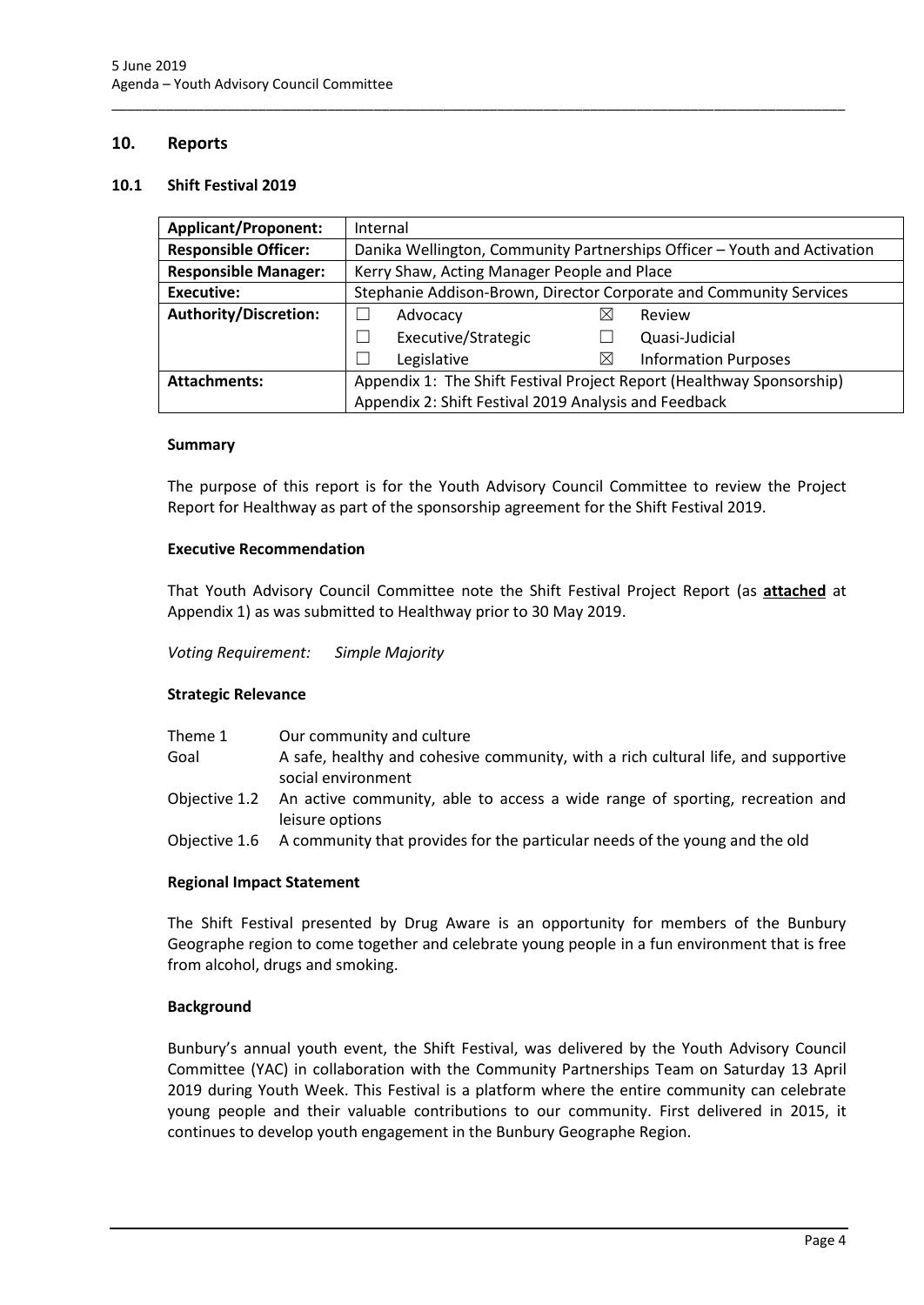Healthway committed \$12,000 to the 2019 Shift festival in return for exclusive naming rights. As part of the sponsorship agreement, an event report is required to be submitted by 30 May 2019.

\_\_\_\_\_\_\_\_\_\_\_\_\_\_\_\_\_\_\_\_\_\_\_\_\_\_\_\_\_\_\_\_\_\_\_\_\_\_\_\_\_\_\_\_\_\_\_\_\_\_\_\_\_\_\_\_\_\_\_\_\_\_\_\_\_\_\_\_\_\_\_\_\_\_\_\_\_\_\_\_\_\_\_\_\_\_\_\_\_\_\_\_\_\_\_

#### **Council Policy Compliance**

Not applicable

#### **Legislative Compliance**

*Local Government Act 1995*

#### **Officer Comments**

The Shift Festival 2019 was a great success and YAC members should be proud of their efforts. Positive feedback was received from attendees, participating organisations and performers as well as City staff whereby the event was an excellent opportunity for young people to come together in a safe and relaxed atmosphere..

2019 welcomed the new venue of the Graham Bricknell Music Shell at Bicentennial Square which was well-received and highly functional. The event commenced at 3pm with various local organisations hosting interactive stalls with fun and healthy activities suitable for all ages and abilities. This included: a smoothie bike (Cancer Council); face painting (ECU); flower crowns (Capel Youth Collective); henna tattoos (Breakaway Aboriginal Corporation); and Drumbeat (Accordwest). Basketball WA supplied their half court, with attendees also able to participate in a Freerun X5 workshop and skateboarding workshops from Margaret River Skate School and Skateboarding WA. Live music and performances featured on the main stage with headliner Arno Faraji the final act before the event concluded at 8pm.

The following members represented YAC and provided support at the event:

- Bella Burgemeister
- Rhiannan Edwards
- Jack Manoni
- Stephen May
- Cassidy McGuire
- Natareen Njeri Nganga
- Sean Smith
- Sean van der Wielen

The free community event promoted healthy and active lifestyles, both physically and mentally, whilst providing an environment free from drugs, alcohol and smoking (aligning with the Healthway sponsorship).

YAC members participated in a debrief session on 9 May 2019 which considered stakeholder feedback and opportunities for future events. A summary of the feedback from YAC, City staff, attendees and participating stakeholders is **attached** at Appendix 2.

A full event report will be prepared and presented to YAC at the next Youth Advisory Council Committee Meeting.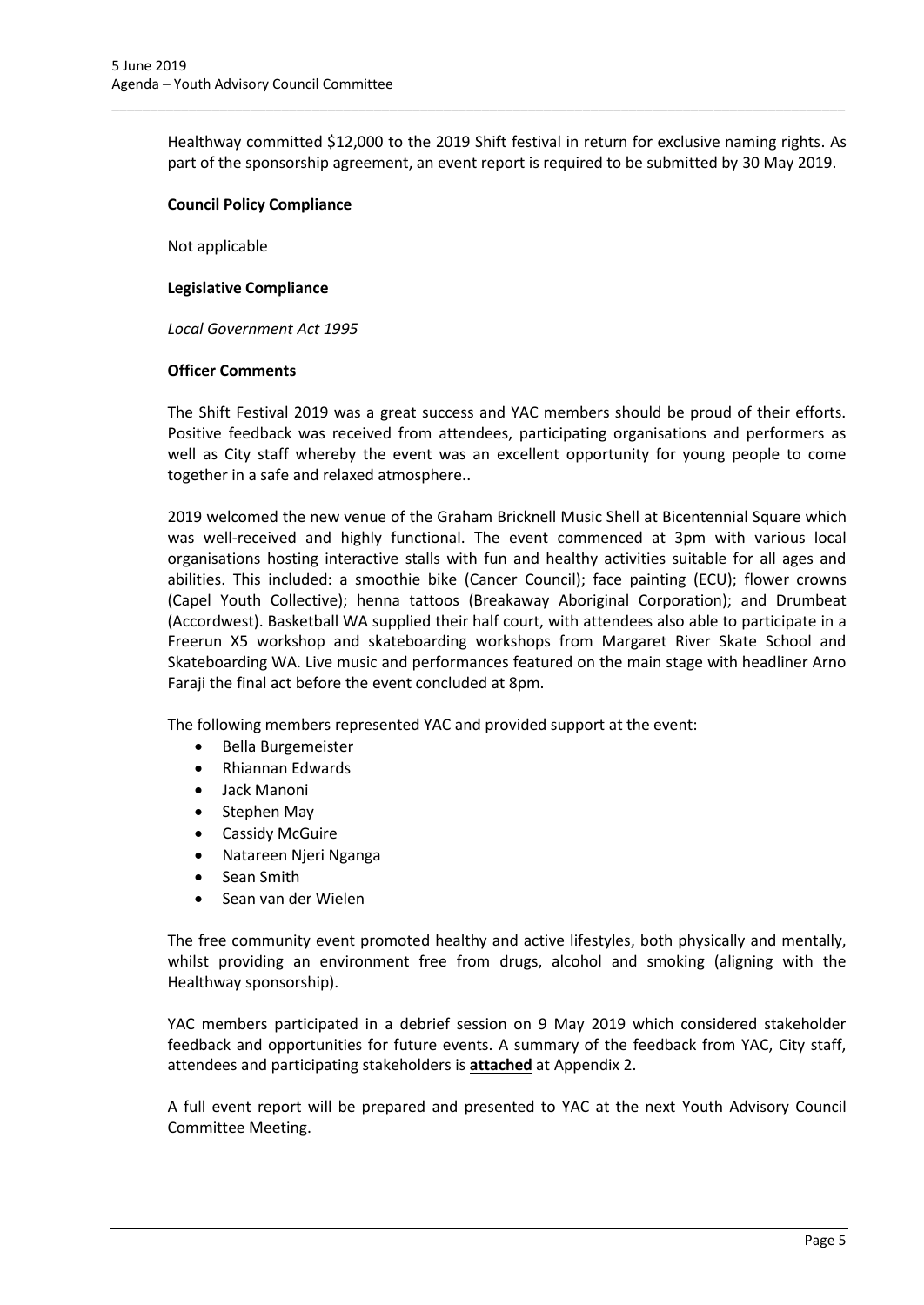#### **Analysis of Financial and Budget Implications**

Healthway have provided 90% of the sponsorship payment. The final 10% will be paid upon receipt of the Project Report.

\_\_\_\_\_\_\_\_\_\_\_\_\_\_\_\_\_\_\_\_\_\_\_\_\_\_\_\_\_\_\_\_\_\_\_\_\_\_\_\_\_\_\_\_\_\_\_\_\_\_\_\_\_\_\_\_\_\_\_\_\_\_\_\_\_\_\_\_\_\_\_\_\_\_\_\_\_\_\_\_\_\_\_\_\_\_\_\_\_\_\_\_\_\_\_

#### **Community Consultation**

YAC Members took surveys on iPads at the event and surveys were also available on the website. There was a total of 19 responses.

#### **Councillor/Officer Consultation**

Nil

#### **Applicant Consultation**

Not applicable

#### **Timeline: Council Decision Implementation**

Not applicable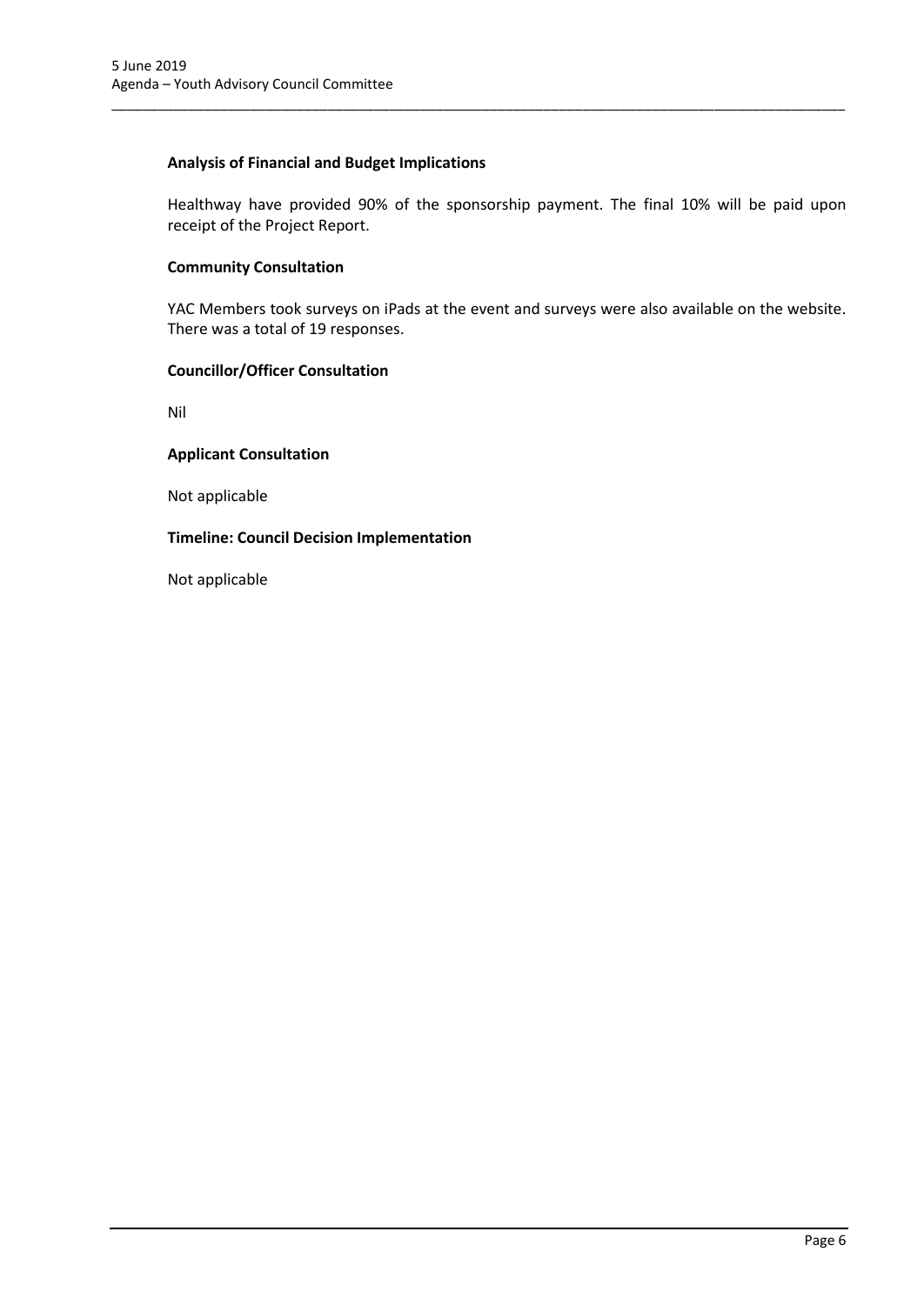#### <span id="page-8-0"></span>**10.2 Youth Advisory Council Calendar 2019/2020**

| <b>Applicant/Proponent:</b>  | Internal                                                               |                                  |  |
|------------------------------|------------------------------------------------------------------------|----------------------------------|--|
| <b>Responsible Officer:</b>  | Danika Wellington, Community Partnerships Officer - Youth & Activation |                                  |  |
| <b>Responsible Manager:</b>  | Kerry Shaw, Senior Community Relations & Partnerships Officer          |                                  |  |
| Executive:                   | Stephanie Addison-Brown, Director Corporate and Community Services     |                                  |  |
| <b>Authority/Discretion:</b> | Advocacy                                                               | Review                           |  |
|                              | ⊠<br>Executive/Strategic                                               | Quasi-Judicial                   |  |
|                              | Legislative                                                            | <b>Information Purposes</b><br>X |  |
| <b>Attachments:</b>          | Appendix 3: Youth Advisory Council Calendar 2019/2020                  |                                  |  |

\_\_\_\_\_\_\_\_\_\_\_\_\_\_\_\_\_\_\_\_\_\_\_\_\_\_\_\_\_\_\_\_\_\_\_\_\_\_\_\_\_\_\_\_\_\_\_\_\_\_\_\_\_\_\_\_\_\_\_\_\_\_\_\_\_\_\_\_\_\_\_\_\_\_\_\_\_\_\_\_\_\_\_\_\_\_\_\_\_\_\_\_\_\_\_

#### **Summary**

The purpose of this report is for the Youth Advisory Council Committee (YAC) to endorse the calendar of events and activities for 2019/2020 as **attached** at Appendix 3.

#### **Executive Recommendation**

That the Youth Advisory Council Committee:

- 1. Endorse the Youth Advisory Council Calendar 2019/2020.
- 2. Note the nomination dates for the Committee as 5 August to 13 September.

*Voting Requirement: Simple Majority* 

#### **Strategic Relevance**

| Theme 1 | Our community and culture                                                                 |
|---------|-------------------------------------------------------------------------------------------|
| Goal    | A safe, healthy and cohesive community, with a rich cultural life, and support            |
|         | social environment                                                                        |
|         | Objective 1.6 A community that provides for the particular needs of the young and the old |

#### **Regional Impact Statement**

The Youth Advisory Council Committee accepts nominations and membership from the Bunbury Geographe Region. Surrounding local government authorities of Harvey, Dardanup and Capel do not have a formal YAC and as the regional centre, the City of Bunbury's YAC provides these youth with opportunities to develop their skills and have an active voice in youth issues affecting the Bunbury Geographe region.

#### **Background**

The Youth Advisory Council Committee members are elected for a two (2) year term which ceases in October 2019. If current committee members wish to continue on the YAC, they are required to re-nominate for a position for the next term (October 2019 to October 2021). Fourteen (14) positions will be available and open to youth aged 12 to 25 residing in the Bunbury Geographe Region.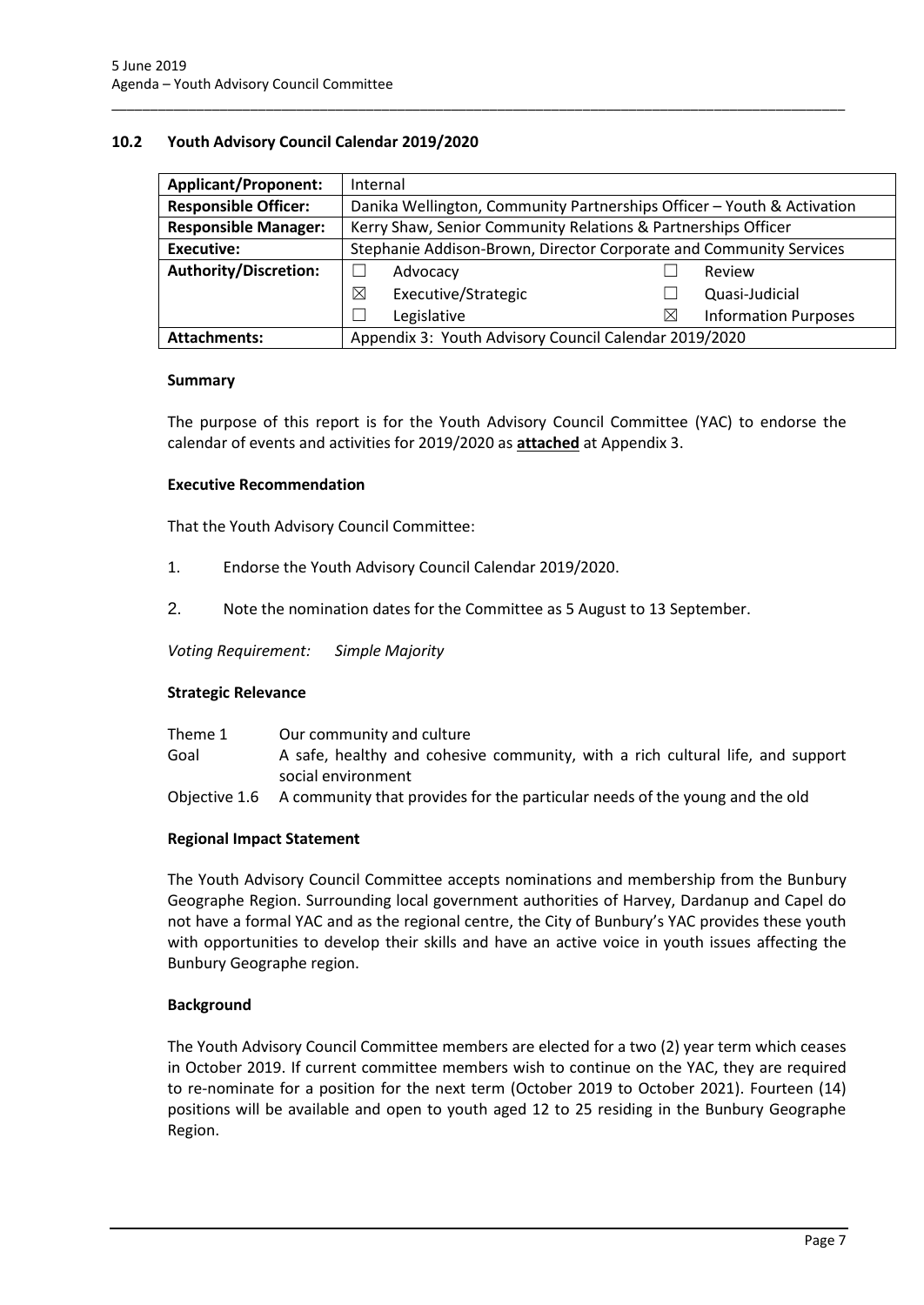There are a number of key dates for YAC in the coming months and therefore a calendar has been developed to establish accountability and assist with Committee members' time management (**attached** at Appendix 3). In the lead-up to nominations being called, there are a number of promotion and development opportunities for the current Committee members. There are also key dates in the planning of the Shift Festival for 2020 to be noted by current and future members. The dates are subject to change however will still be relevant for the newly elected Committee.

\_\_\_\_\_\_\_\_\_\_\_\_\_\_\_\_\_\_\_\_\_\_\_\_\_\_\_\_\_\_\_\_\_\_\_\_\_\_\_\_\_\_\_\_\_\_\_\_\_\_\_\_\_\_\_\_\_\_\_\_\_\_\_\_\_\_\_\_\_\_\_\_\_\_\_\_\_\_\_\_\_\_\_\_\_\_\_\_\_\_\_\_\_\_\_

#### **Council Policy Compliance**

Not applicable

#### **Legislative Compliance**

*Local Government Act 1995*

#### **Officer Comments**

The activities listed on the calendar have been discussed and agreed upon by the Committee at informal meetings. Members requested that set deadlines be established for the Committee moving forward to aid the future Committee and ensure effective event management. It is expected that Committee members will make every effort to attend each activity or event, and in the event that they cannot, will advise the Community Partnerships Officer – Youth & Activation prior to the event.

#### **Analysis of Financial and Budget Implications**

Not applicable

#### **Community Consultation**

Not applicable

#### **Councillor/Officer Consultation**

Nil

#### **Applicant Consultation**

Not applicable

#### **Timeline: Council Decision Implementation**

| <b>Action</b>                                      | <b>Estimated Timeline</b> |
|----------------------------------------------------|---------------------------|
| Youth Advisory Council Committee nominations open  | 5 August                  |
| Youth Advisory Council Committee nominations close | 13 September              |
| Recommendation of Committee members to Council     | 29 October                |
| Committee members endorsed by Council              |                           |